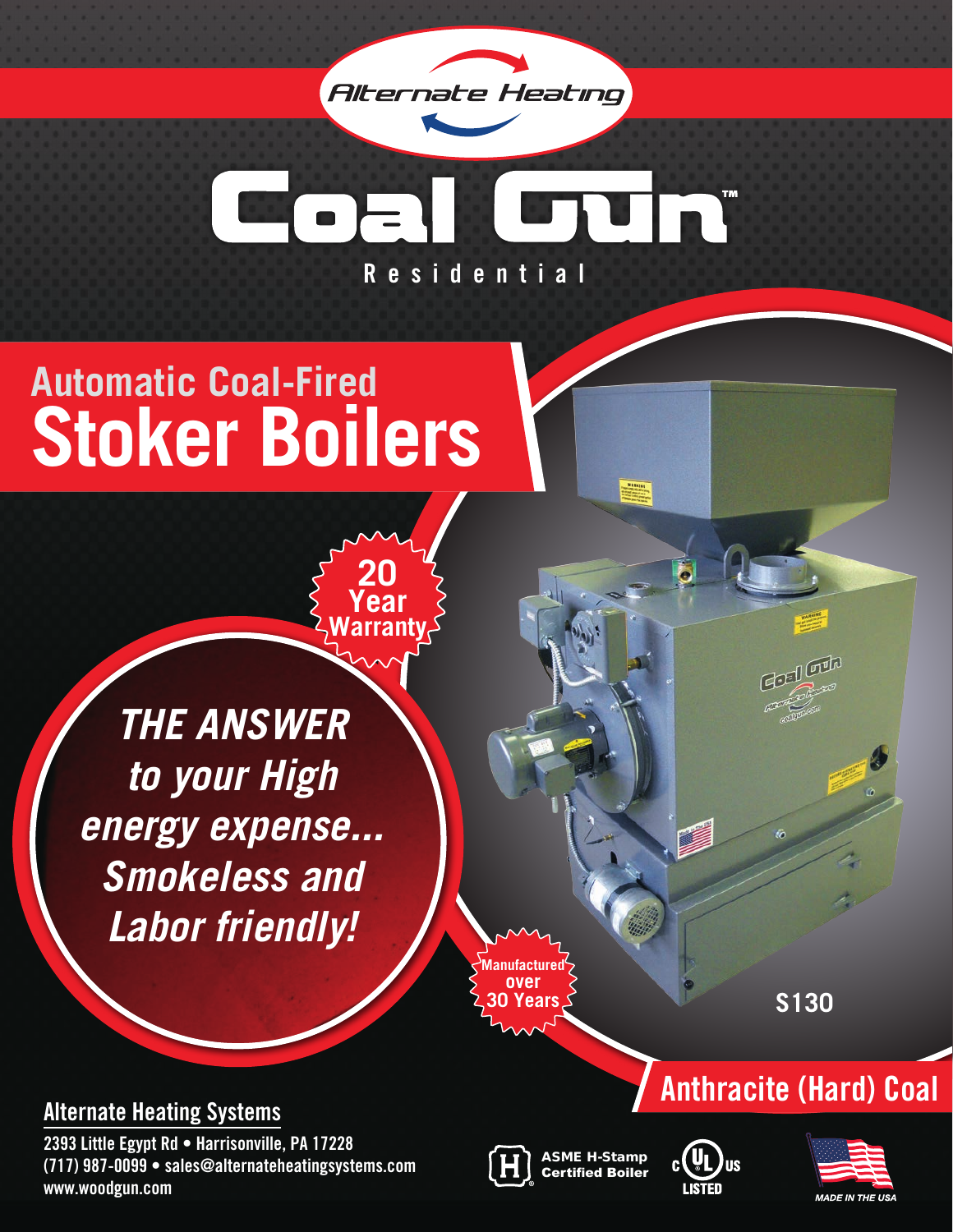# Coal Gun® **Residential**

#### Alternate Heating Systems Commitment to Quality…

Every  $A$ HS Coal Gun® is manufactured from the highest quality materials by highly trained, dedicated technicians. Every unit is tested extensively before it leaves our factory to ensure its adherence to our high standards of quality. In fact, we guarantee that our product is free from defects in materials and workmanship<sup>\*</sup>. Each **AHS Coal Gun**<sup>®</sup> comes complete with all controls necessary for operation and safety. Standard equipment includes an insulated boiler jacket, totally enclosed motor and drive systems, primary and backup aquastat thermostats, thermo ash-monitoring control and pressure relief valve.

Our **Coal Gun**<sup>®</sup> boilers are some of the most durable heating units available. The AHS commitment to quality leads to a long boiler life (some reported at 30 years and counting) and years of hassle-free operation. The bottom line is that a quality-manufactured **AHS Coal Gun**® will save you both time and money in your heating application.



#### How It Works…

Pea or buckwheat sized anthracite coal is transferred to the coal pot through the gravity feed hopper. A fan induced draft pulls air through the barrel enhancing combustion of the coal. The hot exhaust gasses then spin through our unique swirl chamber heat exchanger and into the cyclone separator where any fly ash is removed.

#### Fuel Consumption…

The amount of fuel used depends on a great many factors, including the weather, type of installation, and building construction. Due to its high efficiency, however, the **AHS Coal Gun**® uses less fuel than other units on the market and will substantially reduce your annual heating costs.

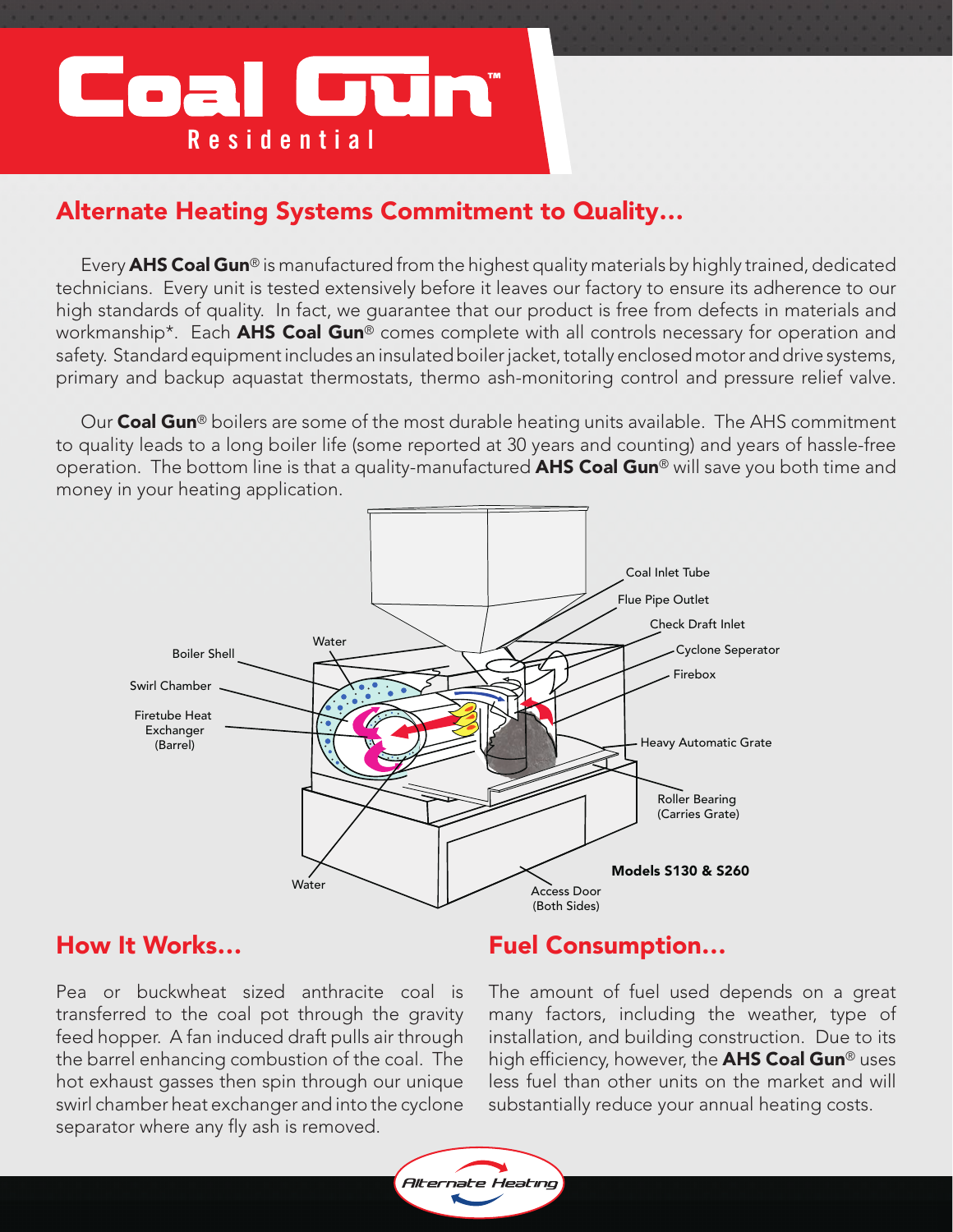## AHS Coal Gun® Specifications

| <b>Assembled Boiler</b>     | S130                   | <b>S260</b>            | <b>S500</b>             | S1000                   |
|-----------------------------|------------------------|------------------------|-------------------------|-------------------------|
| Width                       | 22"                    | 26''                   | 34''                    | 40''                    |
| Height (w/o hopper)         | 42''                   | 47''                   | 58''                    | 66"                     |
| Length                      | 48''                   | 62"                    | 82"                     | 102"                    |
| Weight                      | $875$ lbs              | 1,275 lbs              | 2,200 lbs               | 3,800 lbs               |
| <b>Water Capacity</b>       | 27 gallons             | 56 gallons             | 115 gallons             | 220 gallons             |
| Area Heating Capacity       | 4,000 ft <sup>2*</sup> | 8,000 ft <sup>2*</sup> | 15,000 ft <sup>2*</sup> | 30,000 ft <sup>2*</sup> |
| <b>BTU/hr (Gross Input)</b> | 130,000                | 260,000                | 500,000                 | 995,000                 |
| Flue Size                   | 5''                    | 6''                    | 8''                     | 10''                    |
| <b>Return Tapping</b>       | 1 1/2" NPT             | (2) 1 1/2" NPT         | $(2)$ 2" NPT            | $(2)$ 2 1/2" NPT        |
| Supply Taping               | 1 1/2" NPT             | 1 1/2" NPT             | 2" NPT                  | (2) 2 1/2" NPT          |

\*Depending on building construction, use, and insulation.



- The AHS Coal Gun® can be found in service in a variety of commercial and residential areas including car washes, egg processing plants, motels, Laundromats, private residences, apartment houses, retail stores, greenhouses, etc.
- The efficient AHS Coal Gun® can pay for itself over a two year period

## Fuel Cost BTU Conversion Chart (Assuming Equal Efficiency)

| <b>Anthracite</b><br>Coal<br>\$/ton | <b>Heating</b><br>Oil<br>\$/Gal | <b>Direct</b><br><b>Electric</b><br>¢/kWh | <b>Natural</b><br>Gas<br>$\epsilon$ /ft <sup>3</sup> | <b>Propane</b><br>\$/Gal | <b>Wood</b><br><b>Pellets</b><br>\$/ton |
|-------------------------------------|---------------------------------|-------------------------------------------|------------------------------------------------------|--------------------------|-----------------------------------------|
| 800                                 | $\overline{4}$                  | 9.7                                       | 2.9                                                  | 2.61                     | 467                                     |
| 600                                 | 3                               | 7.3                                       | 2.2                                                  | 1.96                     | 350                                     |
| 580                                 | 2.9                             | 7.1                                       | 2.1                                                  | 1.89                     | 340                                     |
| 560                                 | 2.8                             | 6.8                                       | 2.1                                                  | 1.83                     | 325                                     |
| 540                                 | 2.7                             | 6.6                                       | $\overline{2}$                                       | 1.76                     | 315                                     |
| 520                                 | 2.6                             | 6.3                                       | 1.9                                                  | 1.7                      | 300                                     |
| 500                                 | 2.5                             | 6.1                                       | 1.8                                                  | 1.63                     | 290                                     |
| 480                                 | 2.4                             | 5.8                                       | 1.8                                                  | 1.57                     | 280                                     |
| 460                                 | 2.3                             | 5.6                                       | 1.7                                                  | 1.5                      | 270                                     |
| 440                                 | 2.2                             | 5.4                                       | 1.6                                                  | 1.44                     | 255                                     |
| 420                                 | 2.1                             | 5.1                                       | 1.5                                                  | 1.37                     | 245                                     |
| 400                                 | $\overline{2}$                  | 4.9                                       | 1.5                                                  | 1.31                     | 230                                     |
| 380                                 | 1.9                             | 4.6                                       | 1.4                                                  | 1.24                     | 220                                     |
| 360                                 | 1.8                             | 4.4                                       | 1.3                                                  | 1.17                     | 210                                     |
| 340                                 | 1.7                             | 4.1                                       | 1.2                                                  | 1.11                     | 200                                     |
| 320                                 | 1.6                             | 3.9                                       | 1.1                                                  | 1.04                     | 185                                     |
| 300                                 | 1.5                             | 3.7                                       | $\mathbf{1}$                                         | 0.98                     | 175                                     |
| 280                                 | 1.4                             | 3.4                                       | $\mathbf{1}$                                         | 0.91                     | 160                                     |
| 260                                 | 1.3                             | 3.2                                       | 0.9                                                  | 0.85                     | 150                                     |
| 240                                 | 1.2                             | 2.9                                       | 0.8                                                  | 0.78                     | 140                                     |
| 220                                 | 1.1                             | 2.7                                       | 0.7                                                  | 0.72                     | 125                                     |
| 200                                 | $\mathbf{1}$                    | 2.4                                       | 0.5                                                  | 0.65                     | 115                                     |
| 150                                 | 0.75                            | 1.8                                       | 0.4                                                  | 0.49                     | 85                                      |
| 130                                 | 0.65                            | 1.6                                       | 0.4                                                  | 0.42                     | 75                                      |

#### How to use this chart…

Check the price of Anthracite coal in your area. Find that price in the first column above. In that row, you will find the prices of other heating fuels necessary to match the BTU/h output to price ratio for coal. *For example, if coal costs \$130 per ton, to get the same amount of energy (BTU/h) for the same cost, heating oil would need to cost \$0.65 per gallon and propane would need to be \$0.42 per gallon. Information from US Dept. of Energy.*